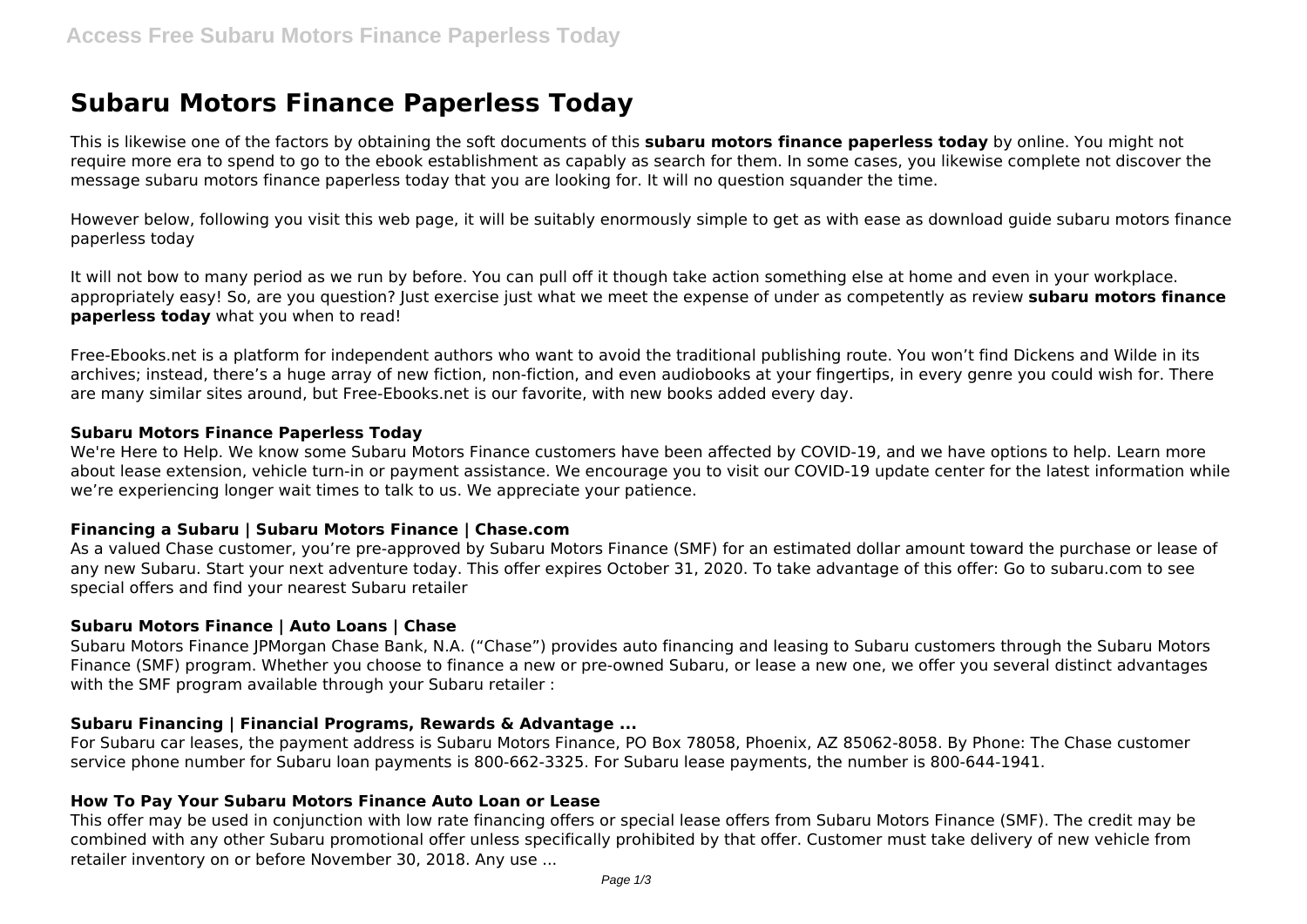#### **Special Offers | Subaru**

Under the main navigation menu, choose "Account management," then choose "Paperless." Your eligible accounts will be listed to start receiving paperless statement notifications. Accounts toggled on are set to paperless. After that, your statements will be paperless, and you can access them just by tapping on "See statements."

# **Give paperless a try - Mobile and Online Banking**

Chase Mobile ® app is available for select mobile devices. Enroll in Chase Online SM and download the Chase Mobile ® app. There is no charge from Chase, but message and data rates may apply. If you are a New York customer, you may file complaints about your Servicer with the New York State Department of Financial Services or obtain further information from the department by calling the ...

# **Auto Servicing | Auto Loans | Chase**

Whether you choose to work with a financial advisor and develop a financial strategy or invest online, J.P. Morgan offers insights, expertise and tools to help you reach your goals.Check here for latest You Invest™ offers, promotions, and coupons. INVESTMENT AND INSURANCE PRODUCTS ARE: • NOT FDIC INSURED • NOT INSURED BY ANY FEDERAL GOVERNMENT AGENCY • NOT A DEPOSIT OR OTHER OBLIGATION ...

# **Paperless Statements | Chase Online & Mobile Banking ...**

Introducing the new, more powerful 2021 Subaru Crosstrek. EXPLORE CROSSTREK. 2021 CROSSTREK SPECIAL OFFERS SOCIAL INJUSTICE Our Lineup. OUTBACK. Starting at \$26,795\* MPG Up to 33/26 (Hwy/City) FORESTER. Starting at \$24,795\* MPG Up to 33/26 ...

#### **Subaru Cars, Sedans, SUVs | Subaru of America**

Online Bill Pay — Pay rent, mortgage, utilities, credit cards, auto and other bills. Chase QuickPay ® with Zelle ® — Send and receive money from almost anyone with just a mobile number or email address.

# **Online Bill Pay | Personal Banking | Chase**

Negotiate an option to terminate your lease or finance contract at your Subaru Dealer. Permanent relocation of a Subaru Financial Services leased or financed vehicle outside of Canada is strictly prohibited. For more information and assistance, contact our Customer Support Team at 905-513-5949 / 1-888-513-5949.

#### **Subaru Financial Services - Buying Tools - Subaru Canada**

What you need to know about Subaru Motors Finance auto loans. Subaru Motors Finance is a partnership between Subaru of America Inc. and JPMorgan Chase Bank, offering leases as well as loans for new and certified pre-owned autos. Financing is available in Washington, D.C., and all 50 states. Limited to one lender. Exclusivity can have its downsides.

# **Subaru Motors Finance: Auto Loans Through Chase | Credit Karma**

Chase provides auto financing, leasing and servicing to Subaru customers through the Subaru Motors Finance program. Access your Subaru Motors Finance account to set up automatic payments and alerts, go paperless, view your statements online and much more on Chase.com.

## **Subaru Car Financing | Subaru Dealership | Columbus, OH**

Licensed by the Connecticut Department of Banking to do business in Connecticut under License Numbers SFC-1885, SFC-BCH-931398, SFC-